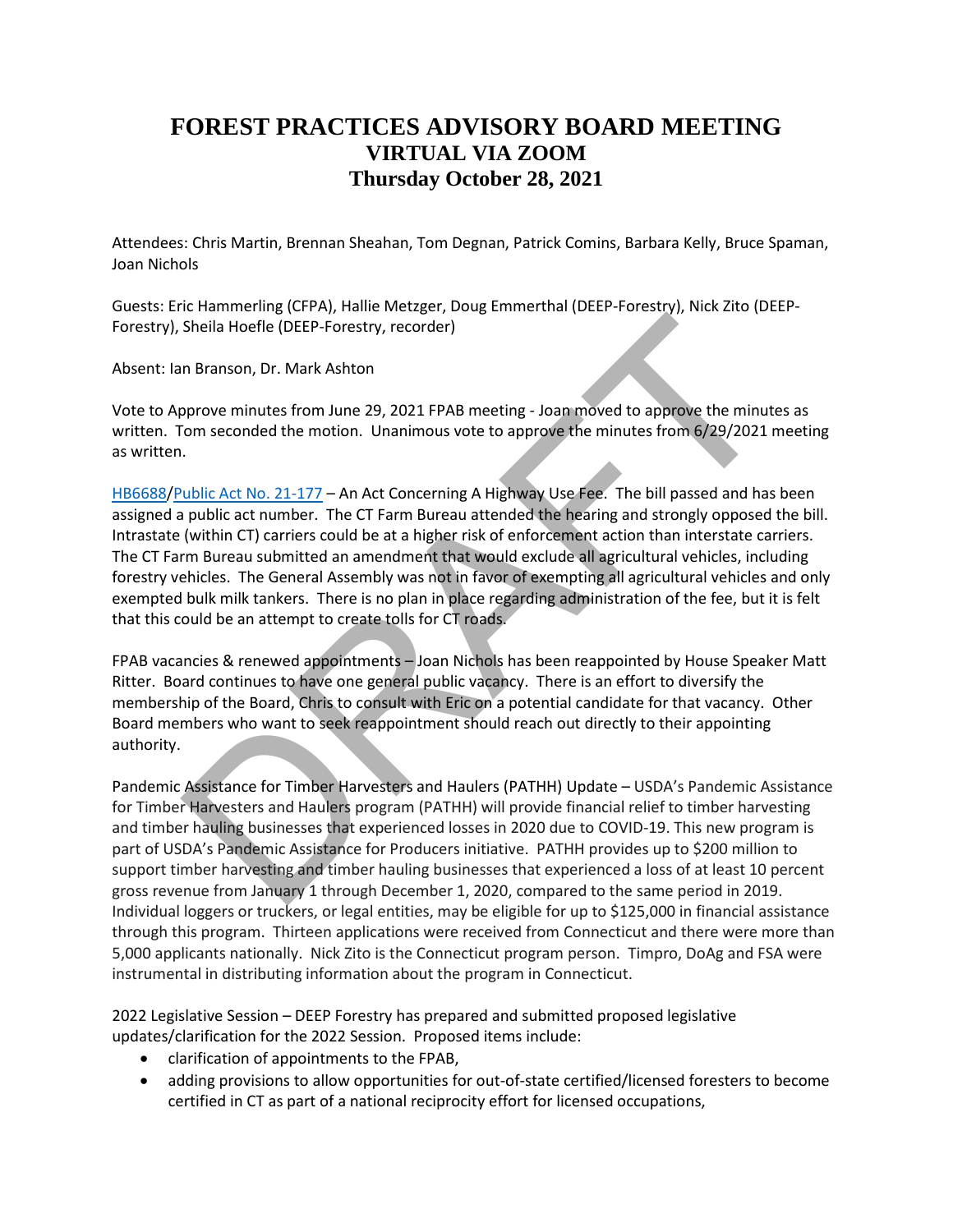- to allow DEEP to set a 60-day window following certification expiration to reactivate certification without reexamination, and,
- pursue clarification for inter-compact fire response.

Once reviewed and approved by OPM Chris will share the draft legislation with Board members.

The Board discussed federal funding opportunities for CT for forestry, fish and wildlife. National Forest Products Week for 2021 was celebrated for the week of October 15 [\(A Proclamation on National Forest](https://www.whitehouse.gov/briefing-room/presidential-actions/2021/10/15/a-proclamation-on-national-forest-products-week-2021/)  [Products Week, 2021 | The White House\)](https://www.whitehouse.gov/briefing-room/presidential-actions/2021/10/15/a-proclamation-on-national-forest-products-week-2021/).

Enforcement Actions and FPA exams – Grillo Services remains with DEEP Legal team for review. Riendeau is in compliance with the Consent Order. The Consent Order expires 1/1/2022. Exams continue to be held online. Complaints were received about several harvests during September and October due to the frequent heavy rain. No violations were found.

For the October exam the software was not available from the vendor, exams were administered in person. Forester examinees seem to prefer in person exams. Forester exams when administered electronically require 2 days for the exam, sections 1, 2 and 3 are electronic and section 4 is done in person. SFPH and FPH are fully electronic. Electronic exams save staff time grading the exams.

Update on Municipal Regs of FPA – Haddam draft Forest Practices Regulations were denied and returned to Haddam for changes. Haddam has resubmitted a revised copy on 10/26/21, those are currently under review at DEEP.

Division of Forestry Staffing – Four staff members have retired recently, 3 state lands foresters and one forest protection forester. The forest protection forester will be refilled as a fire control officer. Applications have been received and supplemental questions have been sent out for the fire control officer position. One of the state lands forester positions interviews have been completed and the interviewers report with being reviewed in DEEP. A second state lands forester position has been approved within DEEP and should be posted on the DAS employment opportunities page soon. The third vacancy will be available for refill next year. Additional retirements are anticipated before July 1, 2022 due to changes in retirement benefits. Ent Actualism and PTA examins – sinino services relinians with Decret Cegal ecant in Consent Core in the Consent Order expires 17/2022. Example in complaints were received about several harvests during September to be held

Board members want to thank David Beers for his excellent service and assistance to private landowners, non-profits and NGOs.

Additional Items of Interest –

Chris M shared that one of the recommendations from the GC3 Forest Subgroup is No Net Loss of Forests. The name for the policy has been updated to Policy for Resilient Forests for Connecticut's Future.

A focus group assembled on September 1 lead by Eric H and CFPA. Several additional meetings have been held since. The group includes representatives from 15 organizations including organizations that aren't typically associated with forestry. There are several listening sessions scheduled. After consultation with states that have No Net Loss of Forest policies (NJ and MD) Connecticut has learned that the process is continually evolving.